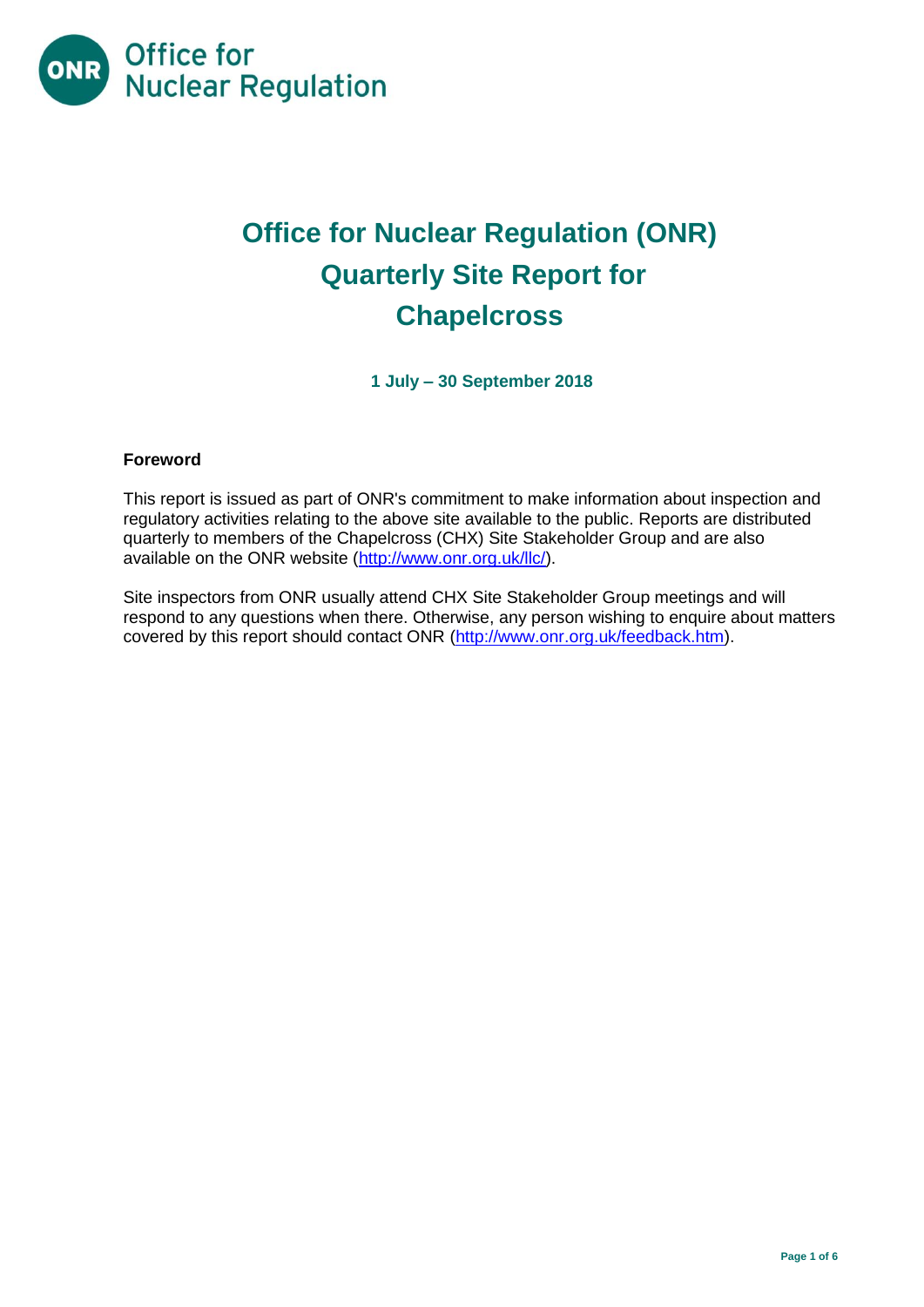# **TABLE OF CONTENTS**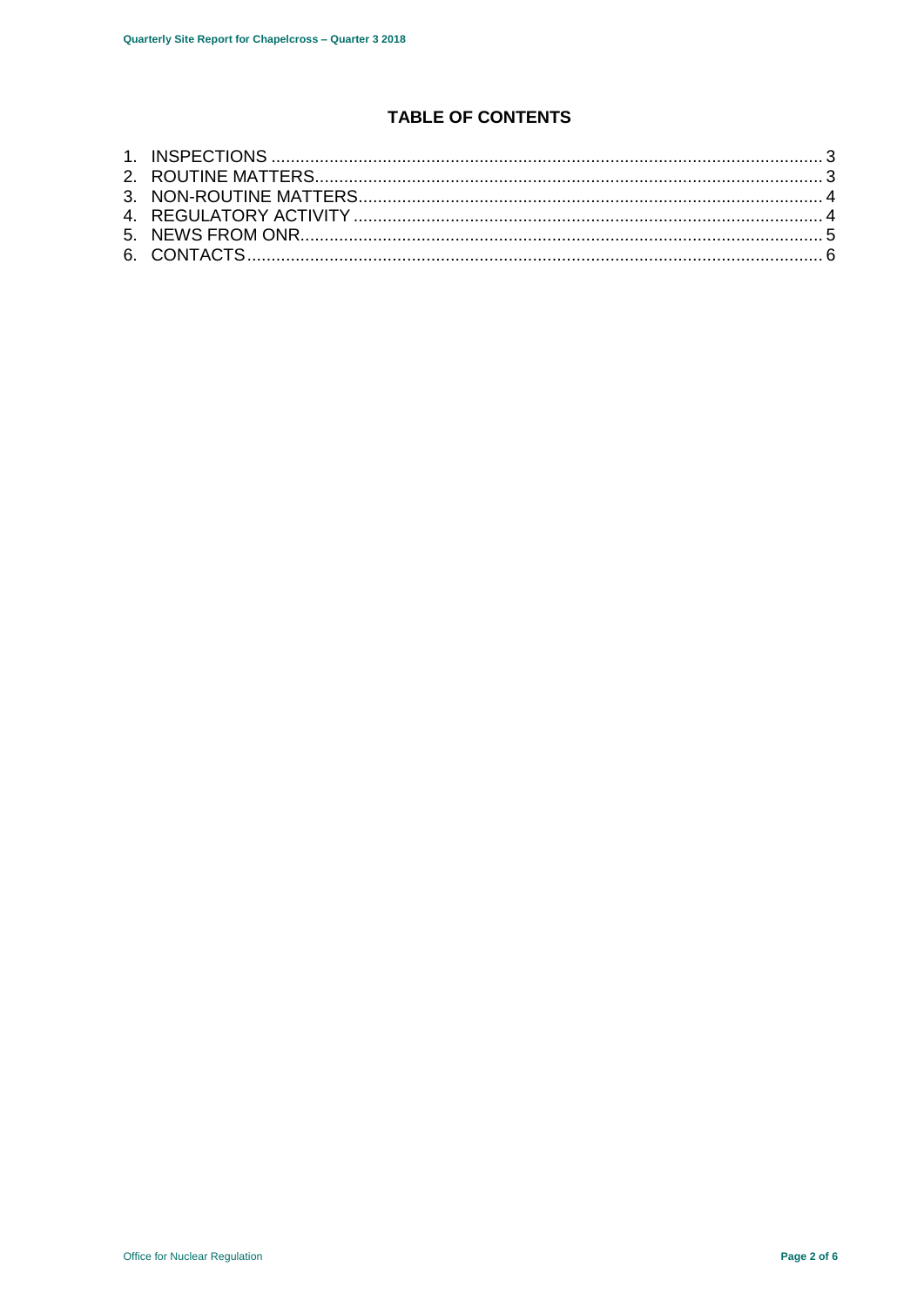# <span id="page-2-0"></span>**1. INSPECTIONS**

#### **1.1. Dates of inspection**

ONR visited Chapelcross site on the following dates: -

- $\blacksquare$  23 25 July 2018
- $27 28$  September 2018

# <span id="page-2-1"></span>**2. ROUTINE MATTERS**

#### **2.1. Inspections**

Inspections are undertaken as part of the process for monitoring compliance with:

- The conditions attached by ONR to the nuclear site licence granted under the Nuclear Installations Act 1965 (NIA65);
- The Energy Act 2013:
- The Health and Safety at Work Act 1974 (HSWA74); and
- Regulations made under HSWA74, for example the Ionising Radiations Regulations 1999 (IRR99) and the Management of Health and Safety at Work Regulations 1999 (MHSWR99).

The inspections entail monitoring licensee's actions on the site in relation to incidents, operations, maintenance, projects, modifications, safety case changes and any other matters that may affect safety. The licensee is required to make and implement adequate arrangements under conditions attached to the licence in order to ensure legal compliance. Inspections seek to judge both the adequacy of these arrangements and their implementation.

In this period, ONR carried out the following inspections at Chapelcross (CHX):

Licence Condition (LC) Compliance Inspections: - Compliance Inspections focus on single LC compliance sampled from areas across the site. Each area may include multiple systems. The LCs inspected during this period were related to: -

- Training
- Duly authorised and other suitably qualified and experienced persons
- Safety documentation

System Based Inspection (SBI): - these inspections are designed to determine whether the Safety Systems and Structures (SSS) being inspected are able to fulfil their safety duties adequately, in accordance with the safety case. ONR carried out an SBI on CHX Fire Protection Systems during the period which assessed the following: -

- Training
- Operating Rules and instructions
- Maintenance of safety mechanisms, devices and circuits
- Confinement of radioactive material and radioactive waste.

For the LC Compliance Inspections and SBI, ONR judged that the CHX arrangements were adequate.

Where improvements were considered necessary, the licensee made satisfactory commitments to address the issues, and the site inspector will monitor progress during future visits. Where necessary, ONR will take formal regulatory enforcement action to ensure that appropriate remedial measures are implemented to reasonably practicable timescales.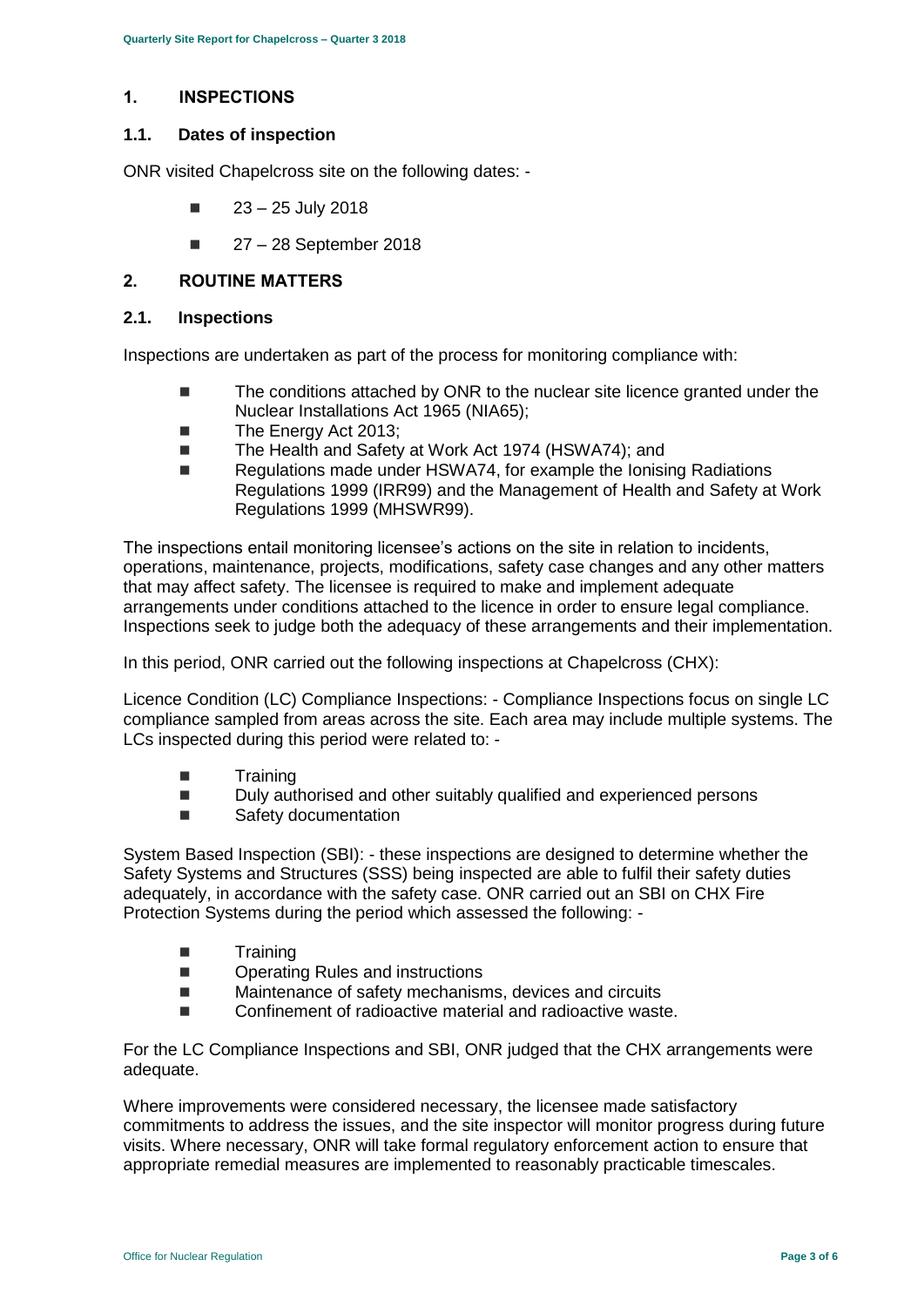#### **2.2. Other work**

ONR attended the Annual Regional Review of Safety, Security and Environment (ARRoSSE) meeting for the Scottish region Magnox Ltd (ML) sites: CHX and Hunterston A (HNA). The meeting was chaired by the regional lead Closure Director and was attended by ONR (nuclear safety and security inspectors), Trade Union Safety Representatives, and the Magnox Ltd lead for Internal Regulation. Prior to the meeting the inspectors undertook a site walk-down of CHX with ML lead team members. Inspectors visited the Ponds, the Advanced Vacuum Drying System (AVDS) installation and Flask Handling areas, and the new Interim Storage Facility (ISF).

In the ARRoSSE meeting, ML provided a balanced view of HNA and CHX performance, which overall has been good. ONR explained that we are updating the Memorandum of Understanding (MoU) with SEPA and our associated guidance to reflect the recent Environmental Authorisations (Scotland) Regulations 2018 which came into effect in September 2018. ONR provided some observations on the briefing and slide packs ML had prepared for the meeting and points for consideration before next year's ARRoSSE.

#### <span id="page-3-0"></span>**3. NON-ROUTINE MATTERS**

Licensees are required to have arrangements to respond to non-routine matters and events. ONR inspectors judge the adequacy of the licensee's response, including actions taken to implement any necessary improvements.

There were no significant safety matters reported by CHX during this period.

# <span id="page-3-1"></span>**4. REGULATORY ACTIVITY**

ONR may issue formal documents to ensure compliance with regulatory requirements. Under nuclear site Licence Conditions (LC - [http://www.onr.org.uk/documents/licence-condition](http://www.onr.org.uk/documents/licence-condition-handbook.pdf)[handbook.pdf\)](http://www.onr.org.uk/documents/licence-condition-handbook.pdf) ONR issues regulatory documents which either permit an activity or require some form of action to be taken. These are usually collectively termed 'Licence Instruments' (LIs), but can take other forms. In addition, inspectors may issue Enforcement Notices to secure improvements to safety.

No LIs or Enforcement Notices were issued to CHX within the reporting period.

Reports detailing regulatory decisions are available on the ONR website at [http://www.onr.org.uk/pars/.](http://www.onr.org.uk/pars/)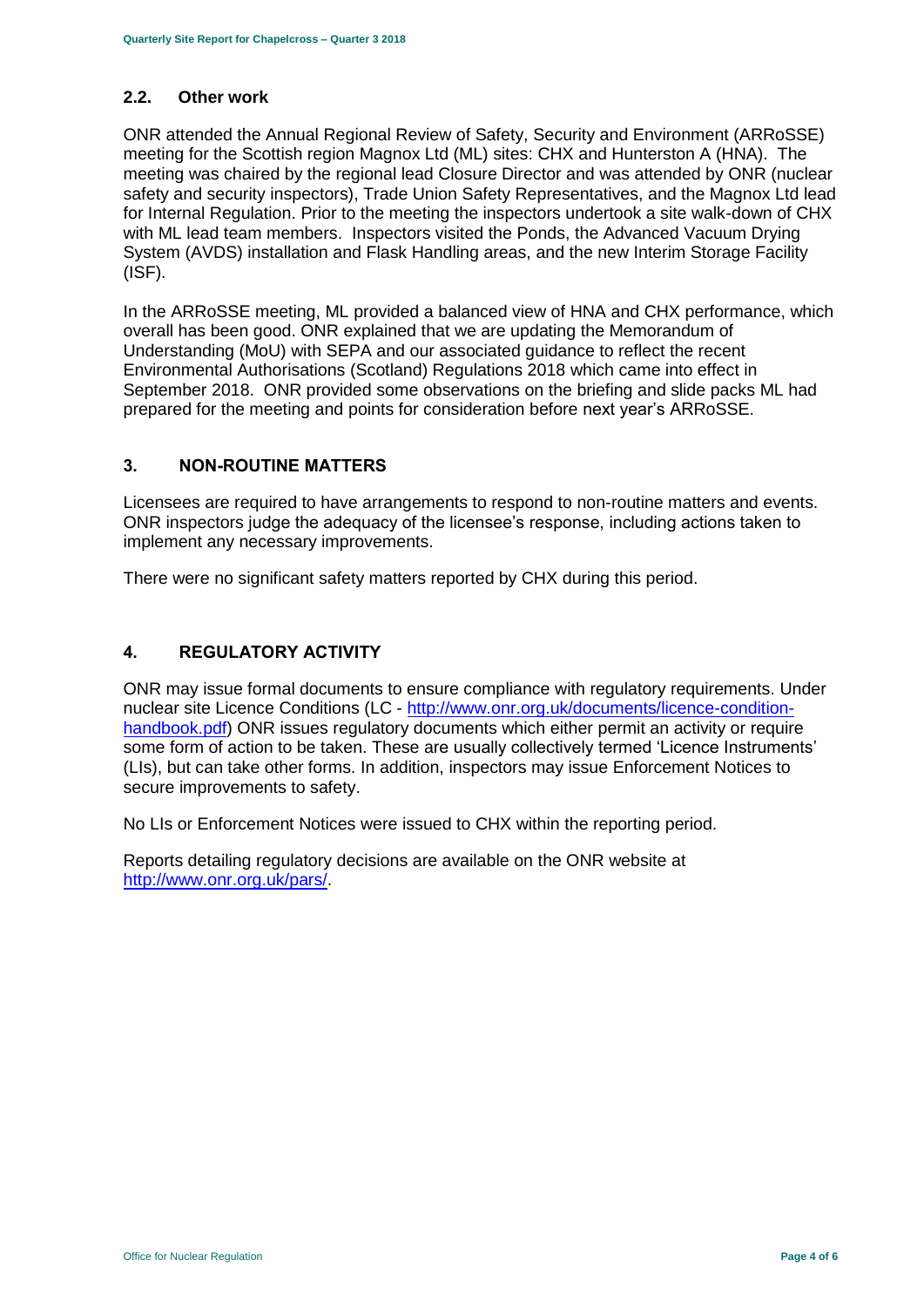# <span id="page-4-0"></span>**5. NEWS FROM ONR**

#### Stakeholder Engagement

In August our Chief Nuclear Inspector Mark Foy and Deputy Chief Inspector Mina Golshan, hosted a webinar for stakeholders on the outcomes of the UK report to the Joint Convention. This is a new channel of communication which we have introduced, and further webinars are planned for November and February 2019. If you would like to find out more, please contact the ONR Communications team at contact@onr.gov.uk

The ONR/NGO engagement forum took place on 11 October in London. This is a forum to discuss strategic, cross-cutting regulatory matters. Site specific matters are normally addressed via Site Stakeholder Groups. We are always keen to engage with a range of stakeholders and groups on nuclear safety and security issues, so if you do represent a nuclear-interest Non-Governmental Organisation, and are not already involved through our forum or via a Site Stakeholder Group, then please get in touch with the ONR Communications team for further details, via contact@onr.gov.uk

#### Regulatory News

On 25 July we announced our decision to prosecute the Atomic Weapons Establishment for offences under Section 2 (1)\* of the Health and Safety at Work etc. Act (1974). This charge related to an electrical incident on 27 June 2017, which resulted in injury to an AWE employee. The incident was a conventional health and safety matter and there was no radiological risk to workers or the public. At a court hearing on 18 September, AWE pleaded guilty to the charge and sentencing was adjourned until 9 November 2018.

In a separate case brought by ONR, EDF Energy Nuclear Generation Ltd and Doosan Babcock Ltd pleaded guilty on 10 October 2018 to offences under the Health & Safety at Work etc. Act 1974, section 3(1) and the Work at Height Regulations 2005, Regulation 4(1) respectively. The charges relate to an incident on 12 April 2017 at the Hinkley Point B nuclear power station, which resulted in a serious injury to a Doosan Babcock Ltd employee. Following a hearing at Taunton Magistrates Court, the case was committed for sentencing at Taunton Crown Court with an initial hearing date set for 16 November 2018, although this date is subject is change.

Both of these cases related to conventional, industrial-type incidents that would have been subject to regulation by the Health and Safety executive prior to ONR's creation four years ago, when we gained responsibility for such matters on licensed sites. There was no radiological risk to workers or the public.

Updates on each case will be published on our website www.onr.org.uk

We have recently published our Statement of civil incidents meeting the Ministerial Reportable Criteria (MRC) reported to ONR - Q2 2018 (1 April 2018 to 30 June 2018).Full details are available on our website.

#### Corporate News

In July we published our second gender pay report. The organisation-wide results show that ONR has a mean gender pay gap of 35.2%, which is wider than last year, although it is broadly similar to the rest of the UK nuclear industry and anticipated given our workforce profile, and that of the industries from which we have historically recruited. ONR is committed to addressing this issue and continues to focus on improving diversity and inclusion.